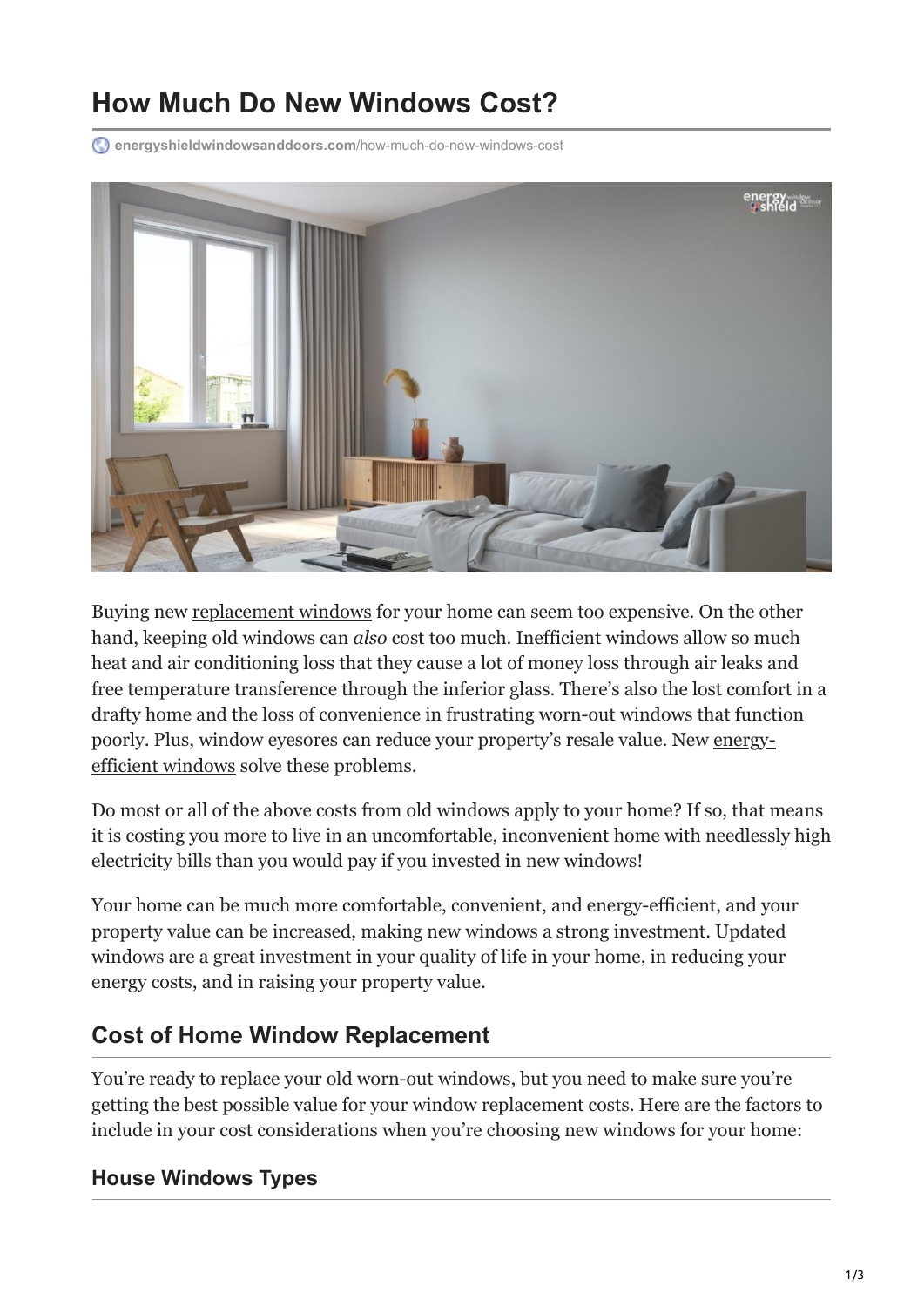Of the wide range of beautiful window designs, some of the most popular are double-hung windows, casement windows, bay windows, picture windows, and others. Windows that are more complex to manufacture and/or require more materials or more expensive materials are higher in cost than more basic window types.

## **Window Size**

Naturally, as with anything you buy, large-sized new windows cost more than smaller ones. They require more material and labor to build them and install them. They also take more storage space. Shipping and delivery costs are higher, and even warranty costs are higher for bigger windows.

# **Window Glass Type**

Advanced glass treatment technologies have produced today's state-of-the-art [replacement windows. They're built for maximum energy efficiency. The best replacement](https://energyshieldwindowsanddoors.com/best-energy-efficient-windows-for-hot-climates/) windows feature low-E glass and double-pane windows with inert gas fill to slow the transfer of heat between the interior and exterior sides of the window. These window types cost more than standard windows that are not optimized for energy efficiency.

## **Home and Window Location**

An often forgotten cost factor in window replacement is the location of your home and the locations of the windows in your home. If you live in a rural area far from the dispatch point, installation may cost more due to the driving time. Or, if your window replacements are to be done on the third or fourth floor of your house, installation can cost more than in ground floor windows in an urban location.

## **Window Frame Materials**

Today's most popular energy-efficient models are usually manufactured using one of the following three [materials for window framing](https://energyshieldwindowsanddoors.com/which-door-frame-is-best-for-my-home-wood-vinyl-or-aluminum/):

- Aluminum: Aluminum costs much less than other options, but it is not used much in residential buildings because it's less visually appealing and less energy efficient.
- Vinyl: Construction vinyl is the most cost-effective and lowest maintenance. It's more durable than wood and offers the overall best value in energy-efficient windows.
- Wood: Wood is still used in older homes for authenticity. But it's the most expensive framing option, and it's less energy-efficient than today's vinyl frames.

# **Energy Efficiency**

Double-paned glass with argon gas fill provides exceptional energy efficiency, noise insulation, and interior dust control. Invisible low-E coating further inhibits the transfer of heat between the glass panes for optimum performance. Triple-paned glass with